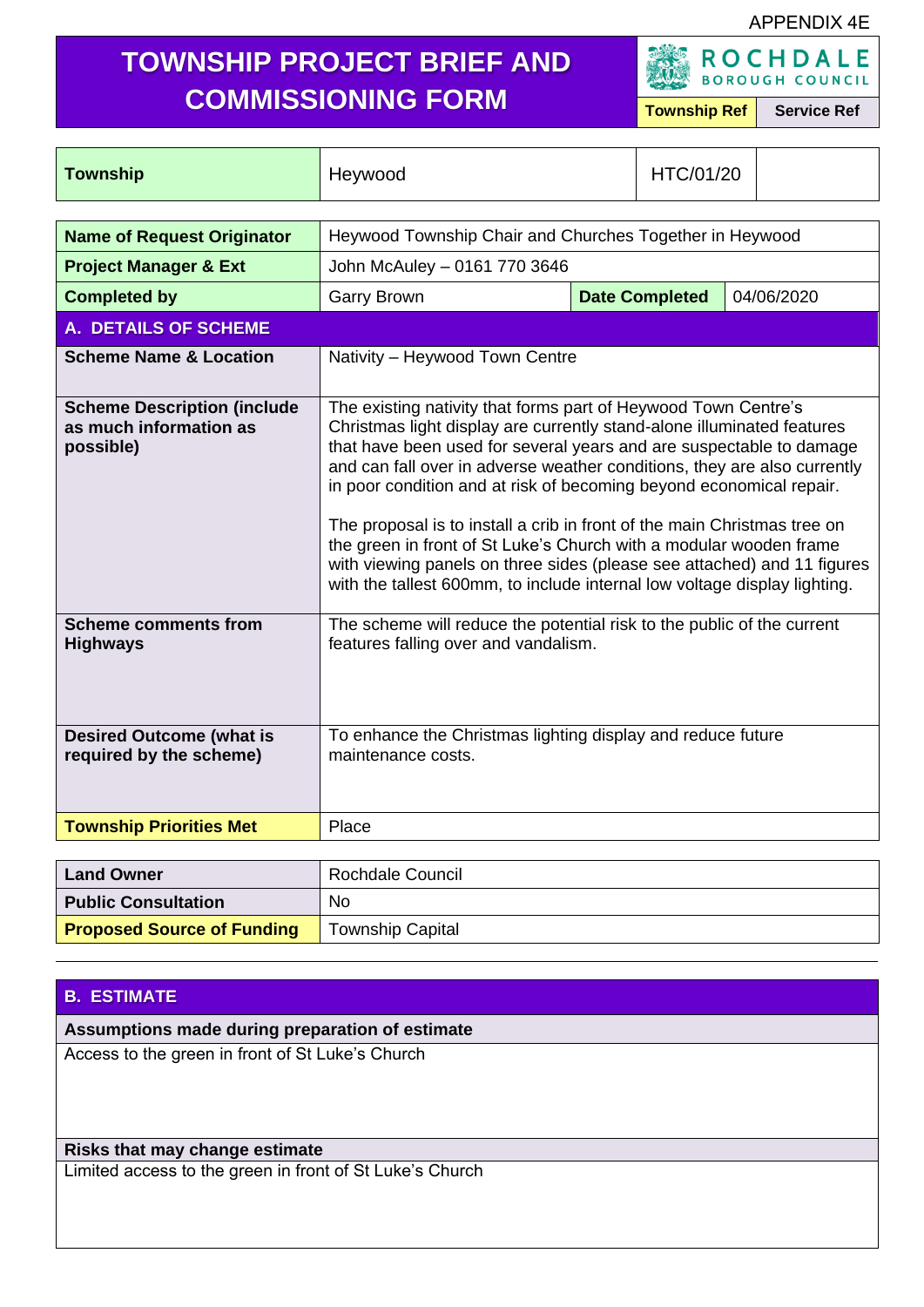| N/A<br><b>Total Estimated Fees</b>                         |  |                                                                        |                  |  |
|------------------------------------------------------------|--|------------------------------------------------------------------------|------------------|--|
| <b>Total Estimated Works Costs</b>                         |  | £2,197.50 (supply) + £500 (to install and remove) =<br>£2,697.50 + vat |                  |  |
| <b>**Total Cost</b><br>Estimate valid for a 6 month period |  | £2,697.50                                                              |                  |  |
| <b>Amount Approved by Township</b>                         |  |                                                                        | <b>Cost Code</b> |  |

## **C. TIMESCALES**

**Estimated Start Date July 2020 – To manufacture crib** 

*(start date subject to commissioning within three months of application)*

#### **Evidence**

*eg start within two months of receiving commission. Evidence: fees being expended on system.*

| <b>Completion Date</b> | October / November 2020 - installed during the Christmas light<br>installation programme |
|------------------------|------------------------------------------------------------------------------------------|
|                        |                                                                                          |

#### **Evidence**

*eg completion within six months of start date. Evidence: completion of works on site and settlement of final account*

### **D. AUTHORISATION**

**I have read the terms and conditions provided with this form and agree to the funds being allocated as approved at Committee**

| <b>Date Committee Approved Scheme</b>                             |             |            |
|-------------------------------------------------------------------|-------------|------------|
| <b>Signature of Head of Service</b>                               | <b>Date</b> | 04/06/2020 |
| <b>Signature of Townships &amp;</b><br><b>Communities Manager</b> | <b>Date</b> |            |
| <b>Signature of Township Chair</b>                                | <b>Date</b> |            |

#### **E. BENEFITS/OUTCOMES (FOR COMPLETION BY HIGHWAYS & ENGINEERING SERVICE ONLY)**

| <b>TAMP Objectives</b>   | <b>LTP Criteria</b>       |  |
|--------------------------|---------------------------|--|
|                          | <b>Improve Safety</b>     |  |
| <b>Accessibility</b>     | <b>Accident Reduction</b> |  |
| <b>Condition</b>         | <b>Reduce Congestion</b>  |  |
| <b>Township Priority</b> | <b>Improve Network</b>    |  |

*\*\* Based on decision to proceed given in (timescale) and including scope/assumptions are correct.*

|--|--|

| To be completed by whoever receives the original proposal                     |
|-------------------------------------------------------------------------------|
| To be completed by Service/Provider after discussion with the Township Office |
| To be completed by Township Councillor/Officer                                |